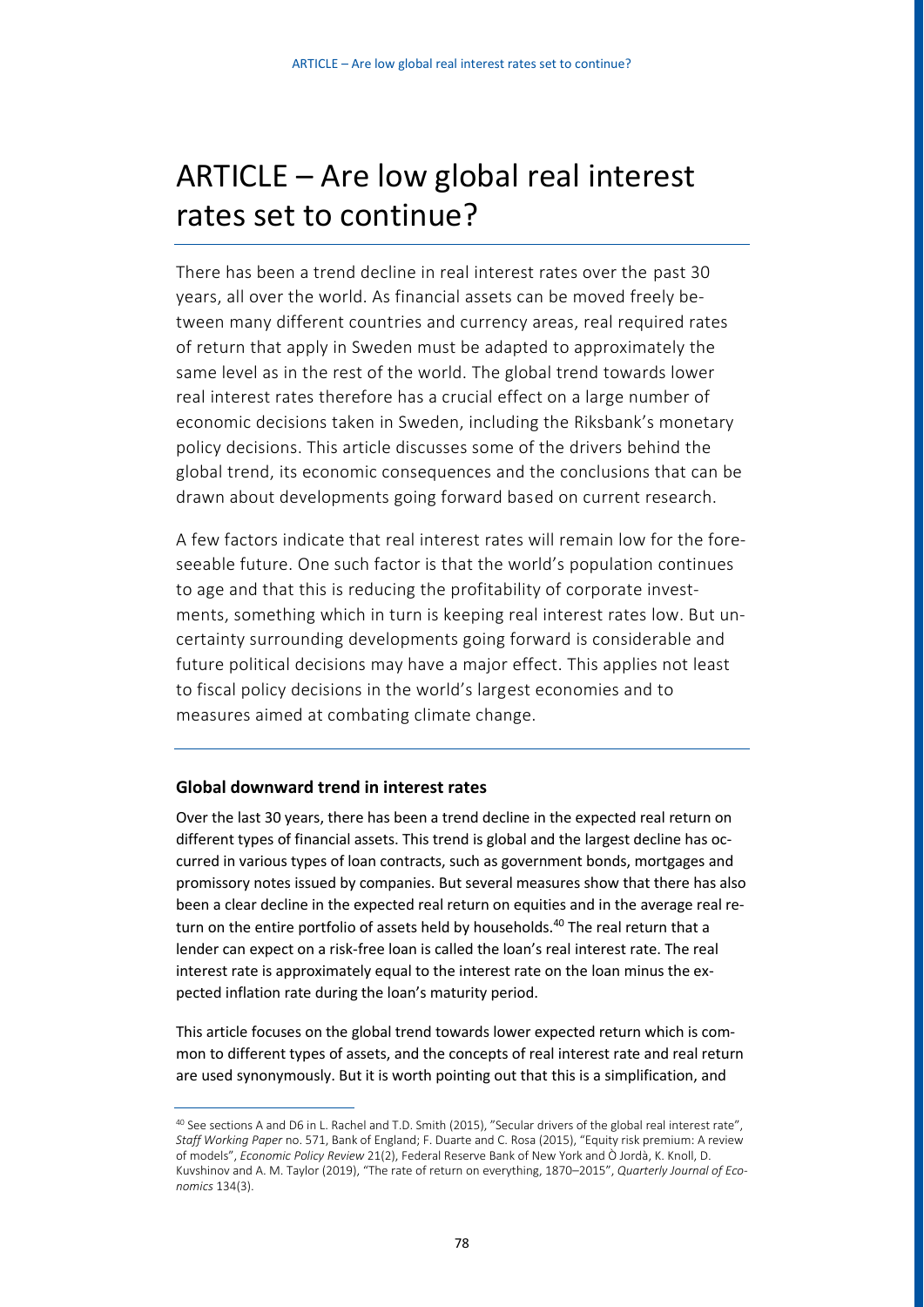that there are often major differences in the return on assets with different risk profiles.





Note. Nominal interest rate on government bonds with a long maturity minus expected, average inflation according to the GDP deflator. Long maturity means 10 years in most cases. For each country and year in the sample, expected inflation is estimated using two different methods: a forecast from a simple autoregressive model, AR(1), and an average of inflation over the past 5 years. The average of the two measures is used to calculate the real interest rate.

Sources: Jordà et al. (2019), national statistic sources, the World Bank and the Riksbank.

Figure 56 illustrates the downward trend with the median of the real interest rates on government bonds with a long maturity in a group of 15 advanced economies. The same figure also shows developments during the period 1950–1990, when the trend was instead an upward one. Longer historical time series show that the development in the second half of the twentieth century is not unique; upward and downward trends have also followed one another during earlier periods.<sup>41</sup>

Financial capital can be moved between different countries and currency areas both quickly and at a low cost. The expected real return on assets invested in Sweden must therefore be approximately the same as the return that investors can expect if they instead invest in foreign assets with a similar risk profile. The real interest rate on safe loans in Swedish kronor can, for example, not persistently deviate much from the real

<sup>41</sup> See reference to Jordà et al. (2019) in footnote 39. The authors calculate measures of real interest rates that go back to the beginning of the 1870s for some countries. Even longer historical time series are presented in P. Schmelzing (2020), "Eight centuries of global real interest rates, R-G, and the 'supersecular' decline, 1311–2018", *Staff Working Paper* no. 845, Bank of England.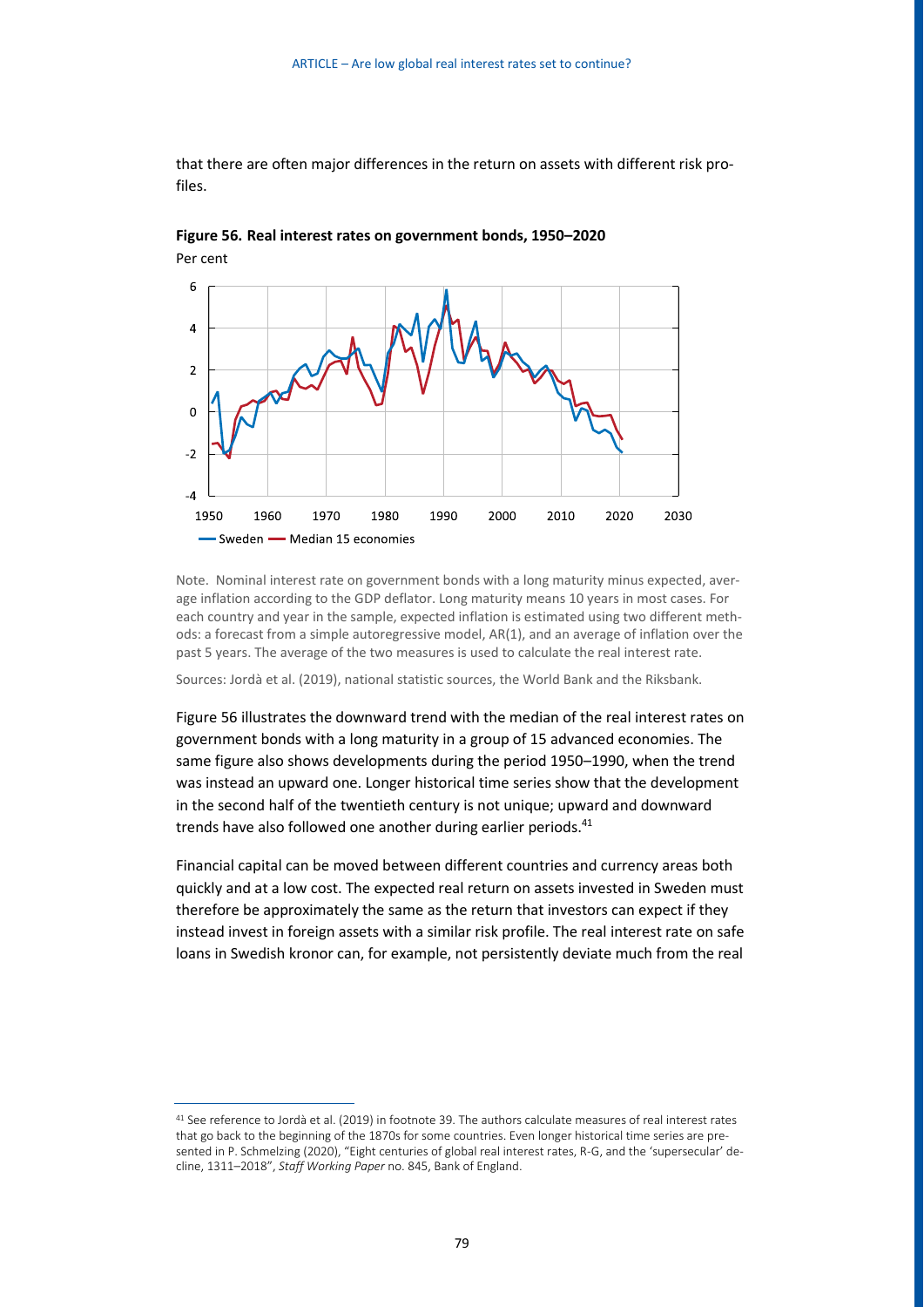interest rate on equivalent loans in euro and US dollars, something that is also illustrated in Figure 56.<sup>42</sup> Trend changes in the real interest rate abroad therefore give rise to similar trends in Sweden.<sup>43</sup>

#### **Far-reaching economic consequences**

When real interest rates fall, it becomes cheaper for households to borrow for consumption and housing purchases, and it is then natural for indebtedness and asset prices to increase. Lower required rates of return also mean that it becomes cheaper to make various types of investment, both for the public sector and private companies, and that borrowing costs fall for indebted sovereign states. At the same time, falling real interest rates are an unwelcome development for those looking to save. This applies, for example, to many wage earners saving for their pension, and also to a large extent institutions and life insurance companies that have pledged pay-outs to future pensioners.

The Riksbank's monetary policy decisions are also affected directly and significantly by the global trend towards lower real interest rates. In the long term, the level of the repo rate is mainly determined by the level of the inflation target and by the real interest rate on safe, short-term loans that applies abroad. As there is a lower bound for how low the repo rate can be cut, persistently low real interest rates increase the probability that the Riksbank will find it difficult to use the repo rate to stimulate resource utilisation and inflation in a future recession.

#### **Several different driving-forces behind low rates**

The trend has far-reaching consequences for households, companies and economic policy. It is therefore interesting to understand the factors that drive down real interest rates to get an idea of likely developments going forward. Most researchers agree that several different structural changes have contributed to this development, and that these structural changes have effect regardless of the monetary policy conducted by various central banks around the world. Examples of such changes include the age and life expectancy of the population, the long-term growth prospects for productivity and the fact that China has been increasingly integrated into the global economy while savings there have been strikingly high.<sup>44</sup>

<sup>&</sup>lt;sup>42</sup> If the conditions for non-arbitrage are met, differences in the real interest rate between two different assets, issued in different currencies but with the same maturity, can be attributed to expected changes in the real exchange rate and to differences in risk premium. For there to be significant and persistent differences in real interest rates between countries, expectations of trend changes in the real exchange rate and/or significant differences in risk premium are therefore required. See the discussion in King and Low (2014), "Measuring the 'world' real interest rate", *Working Paper* No 19887, National Bureau of Economic Research.

<sup>&</sup>lt;sup>43</sup> The decades after the Second World War were characterised by rather strict regulation of the international, private movement of capital. During this period, it was therefore often difficult to make arbitrage between assets issued in different currencies. However, Bertil Ohlin has shown that the price of production factors in different countries also tends to even out via trade in goods. See B. Ohlin (1933), "Interregional and international trade", Harvard University Press: Cambridge.

<sup>44</sup> Other examples are falling relative prices of investment goods, lower public investment, higher premiums on safe assets and wider differences in income between households. For non-technical discussions of the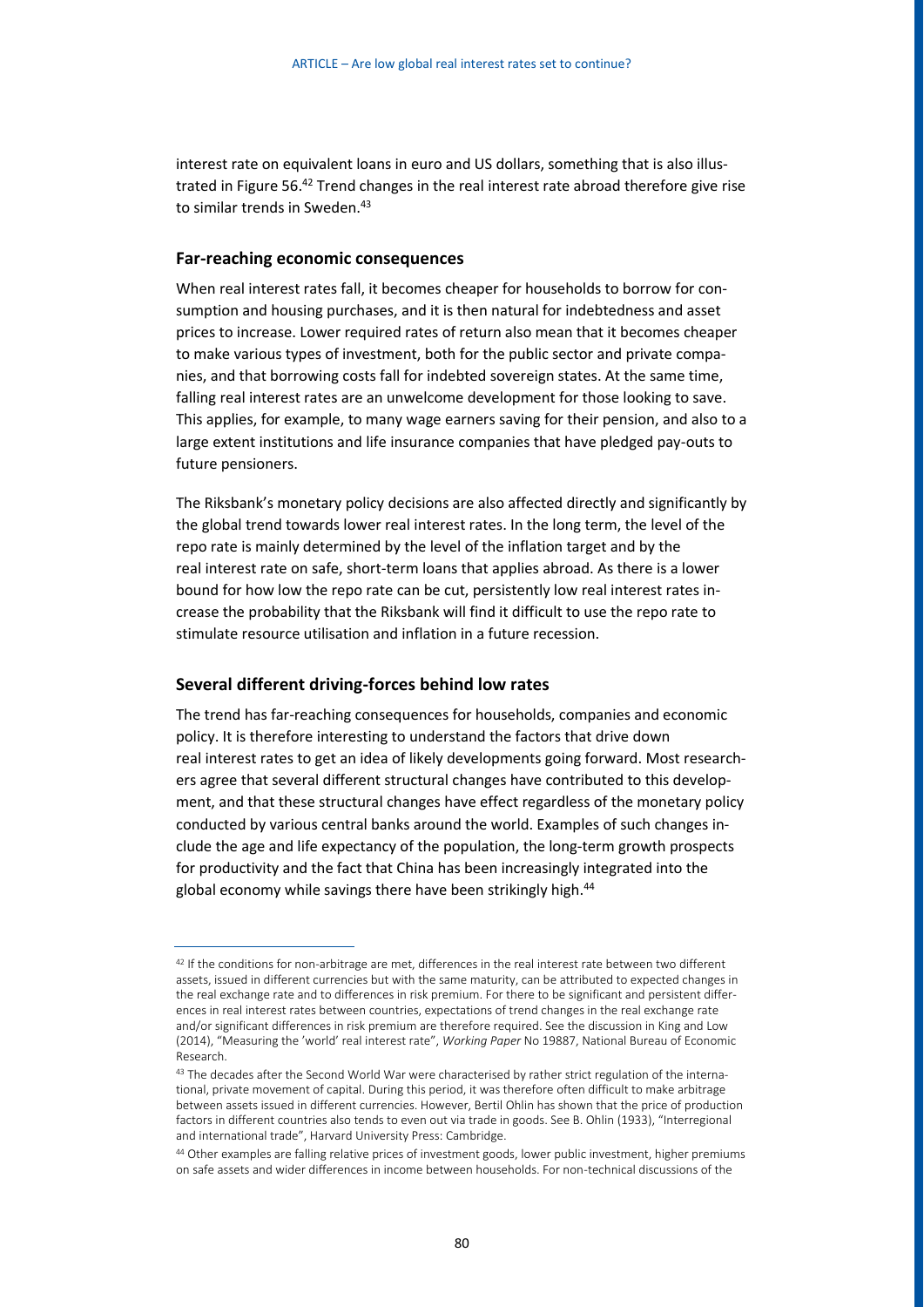Although most researchers agree that the trend has more than one driving-force, they do not agree on which driving-forces have been the most important. One example is the long-term growth prospects for productivity. According to several studies, lowered growth prospects for productivity can explain much of the trend decline in real interest rates. In recent years, however, several other studies have been published questioning this relationship on empirical grounds. In the current situation, the extent to which more pessimistic growth expectations can help explain the trend is therefore an open question.<sup>45</sup>

One driving-force that has been discussed intensively in recent years is the ageing of the population and its effects on savings and real interest rates. The background is the comparatively rapid increase in the average age of the global population. This is due to, among other factors, reduced fertility and the fact that, in many countries, unusually large cohorts of children were born during the decades following the Second World War. A consequence is that many countries, in recent decades, have had unusually large middle-aged population groups, the majority of whom tend to save the most. Several calculations also show that the age composition of the population has helped to push up the saving ratio and push down interest rates. Many economists have also pointed to the fact that these large groups are now approaching pensionable age, and have therefore drawn the conclusion that saving ratios going forward will fall and real interest rates will rise.

Another structural change, that is also considered to have contributed to lower real interest rates, is increased inequality in the distribution of household income. It is a well-documented fact that high-income earners save on average a larger share of their income than low- and middle-income earners. In many advanced economies, income inequality has shown a rising trend for a long time.<sup>46</sup> This trend has meant that a larger share of total household income now goes to high-income earners, something that should therefore contribute to higher savings among households.

#### **Household savings and their effect on the real interest rate**

It is worth noting that both of these driving-forces – the ageing of the population and increased inequality – are considered to have had an effect through the same channel, that is to say higher savings. The idea is that there is a long-term, structural equilibrium on a global level in which total savings are equal to total investment. If savings increase for structural reasons, for example, because income distribution has become

various driving-forces, see C. Bean, C. Broda, T. Ito and R. Kroszner (2015), "Low for long? Causes and consequences of persistently low interest rates", *Geneva reports on the world economy* No. 17, and L. Rachel and T. D. Smith (2017), "Are low real interest rates here to stay?", *International Journal of Central Banking* 13(3). An example of an alternative view on the driving-forces behind the real interest rate trend can be found in C. Borio, P. Disyatat and P. Rungcharoenkitkul (2019), "What anchors for the natural rate of interest?", *Working Paper* No. 777, Bank for International Settlements.

<sup>45</sup> For discussion of and references to studies about the link between low-frequency correlation between real interest rates and growth, see E. Gagnon, B. K. Johannsen and D. López-Salido (2021), "Understanding the new normal: the role of demographics", *IMF Economic Review* 69(2), and Lundvall (2020), "What is driving the global trend towards lower real interest rates?", *Economic Review* no. 1, Sveriges Riksbank. <sup>46</sup> T. Piketty and E. Saez (2006), "The evolution of top incomes: A historical and international perspective",

*American Economic Review* 96(2).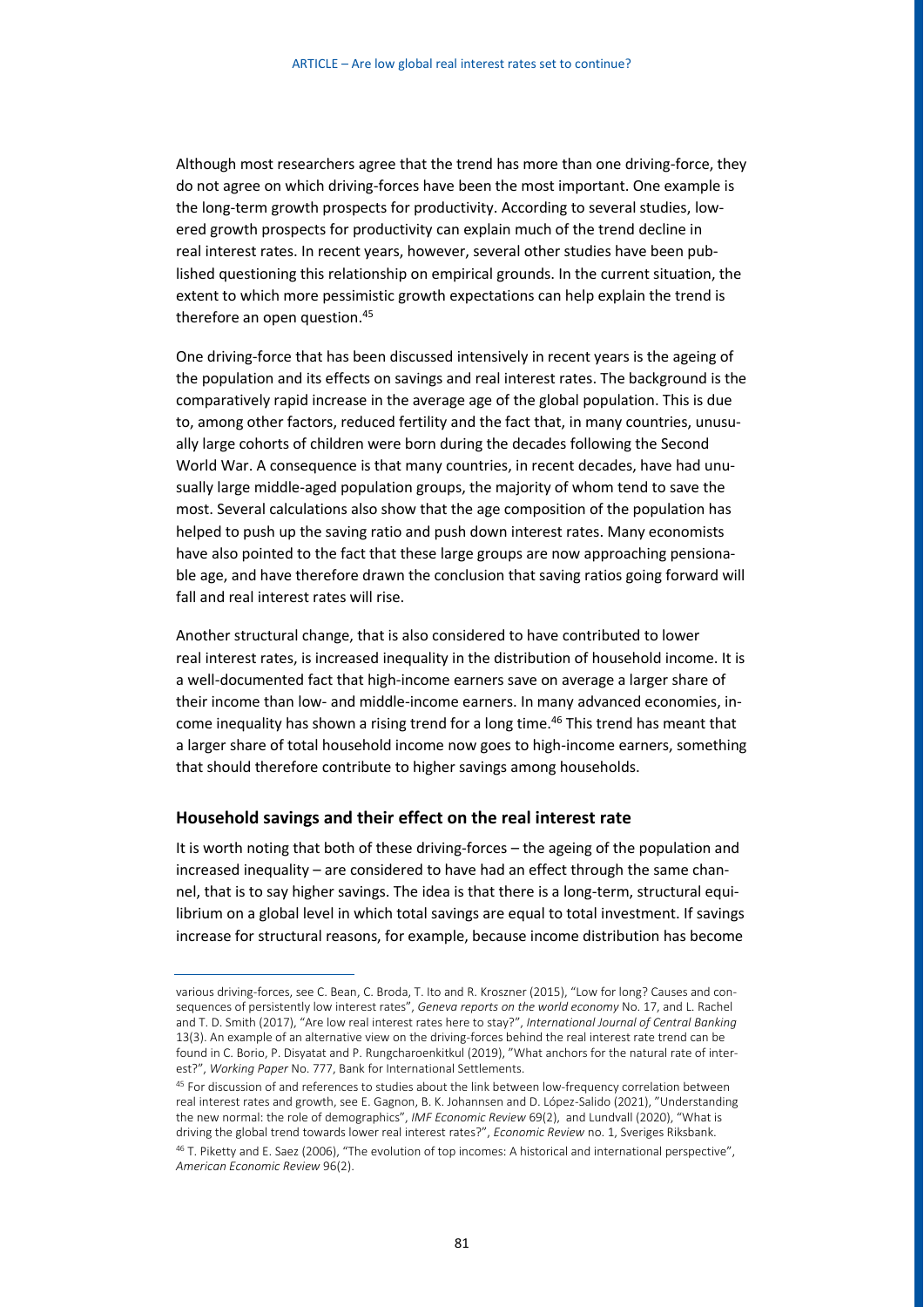more unequal or because the population has aged, the equilibrium real interest rate must fall. The reason for this is that companies' incentive to invest needs to increase, so that balance is restored between total savings and total investment. Gradually, structural increases in savings would therefore also lead to a trend decline in the equilibrium real interest rate. This would in turn mean that central banks, if they stick to their inflation targets, must gradually lower the long-term or normal level of their policy rates.<sup>47</sup>

The explanation that increased savings have driven down the real interest rate may surprise some people as the ratio between total household loans and household income has been growing for a long time, in both Sweden and several other countries. But there is no conflict here as it is natural for debt to rise when savings increase. In each country at any given time, there are millions of households with very different economic conditions and in different stages of life. The point is that the idea of higher savings is about the average propensity to save for all households. A higher average propensity to save leads to a shift in the global equilibrium, so that the real interest rate falls and savings and investment rise as a share of GDP. But the lower real interest rate also means that it is cheaper to borrow. Some households will therefore choose to borrow more than they otherwise would have done and this helps to drive up the ratio between borrowing and income.

One of the weaknesses of the hypothesis that increased inequality drive up savings concerns in particular the effect on the average propensity to save. In studies on savings in the United States, savings among high-income earners are shown to have increased as a larger share of total household income goes to this group. But during the same period, saving ratios among low- and middle-income earners have fallen, and this decline has been substantial enough to push down the average saving ratio for all households.<sup>48</sup> Analysis of data from several countries also suggests a negative correlation between average savings in the household sector and the level of inequality in income distribution.<sup>49</sup>

## **Demographic factors affect both savings and investment**

What about the hypothesis that an ageing population has helped to press down interest rates? Of the explanations for lower interest rates investigated in different research studies, this is one of them with the strongest empirical support.<sup>50</sup> But several

<sup>&</sup>lt;sup>47</sup> The equilibrium real interest rate can be defined as the level of the real interest rate on short-term loans that, in the long term, is consistent with normal resource utilisation, so that unemployment is at its longterm sustainable level, and with on-target inflation. See M. T. Kiley (2020), "What can the data tell us about the equilibrium real interest rate?", *International Journal of Central Banking* 16(3).

<sup>48</sup> See A. Mian, L. Straub and A. Sufi (2021), "What explains the decline in r\*? Rising income inequality versus demographic shifts", and F. Guvenen (2021), "Commentary: What explains the decline in r\*? Rising income inequality versus demographic shifts", both presented at the 2021 Jackson Hole Economic Symposium, arranged by the Federal Reserve Bank of Kansas City.

<sup>49</sup> F. Alvarez-Cuadrado and M El-Attar Vilalta (2018), "Income inequality and saving", *Oxford Bulletin of Economics and Statistics* 80(6).

<sup>50</sup> C. A. Favero, A. E. Gozluklu and H. Yang (2016), "Demographics and the behaviour of interest rates", *IMF Economic Review* 64(4), K. G. Lunsford and K. D. West (2019), "Some evidence on secular drivers of US safe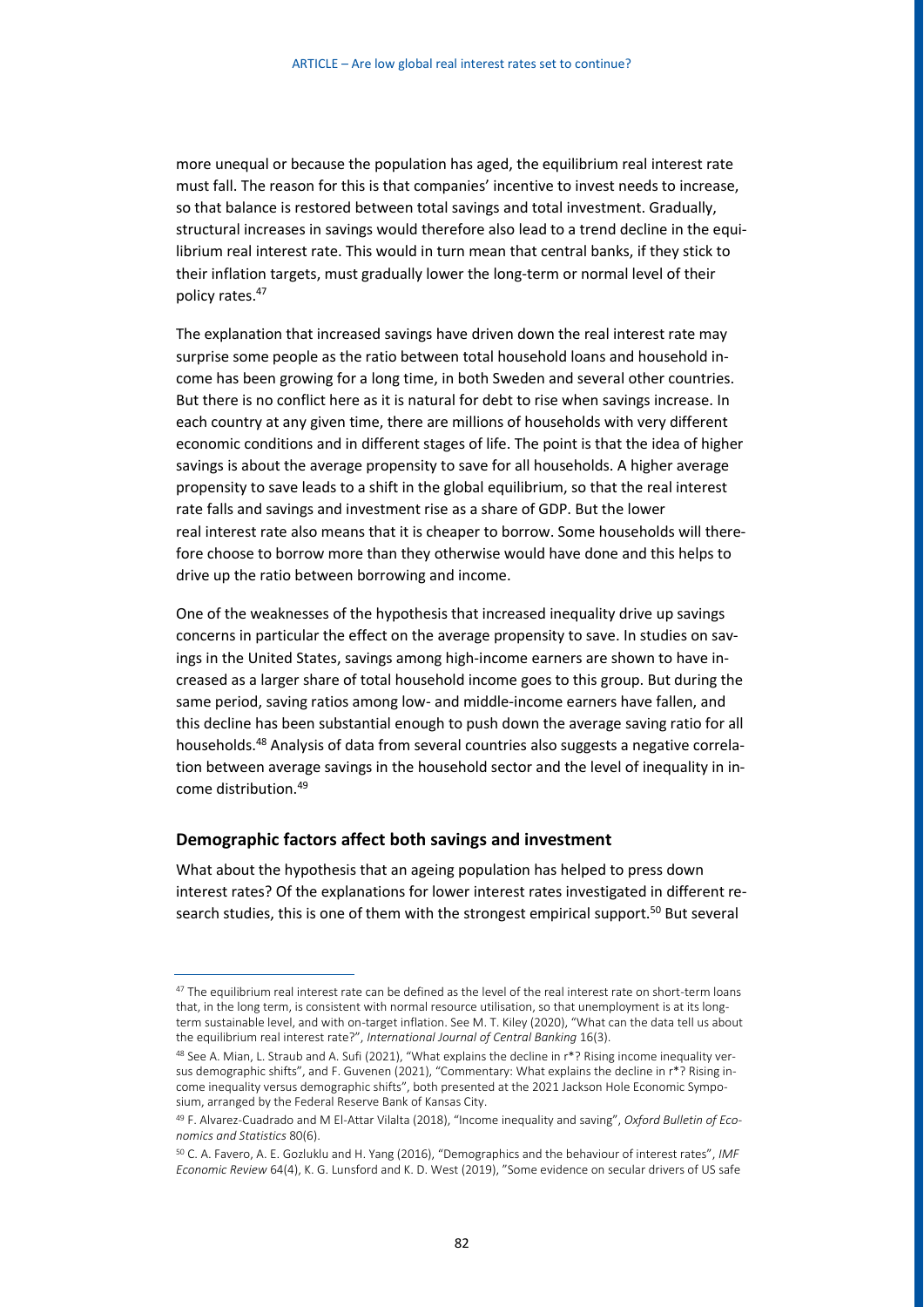studies also show that the mechanism is not quite as simple as is sometimes claimed; namely that ageing has driven up the saving ratio. Demographic changes affect both households' propensity to save and companies' incentive to invest.<sup>51</sup> Both effects must be considered when calculating the effects of ageing on the real interest rate.

A new study by Auclert et al. (2021) investigates the effects of demographic changes on a global level, and the findings confirm that ageing has contributed to the fall in real interest rates.<sup>52</sup> The authors also show that ageing will probably continue to press down the equilibrium real interest rate, despite an ever-larger share of the population now reaching ages over 60 years when saving tends to decrease. The reason is precisely that ageing affects both saving and companies' incentive to invest. The fall in fertility in many large economies, including the United States, the EU and China, means that the working-age population is now growing more slowly than previously. The return on most investments is closely linked to the availability of labour; the return will be higher, the more labour is available. For a few decades from 1965 onwards, for example, the US labour force grew at a relatively rapid rate, when the large cohorts of children born in the post-war years entered the labour market. At that time, it was profitable for many companies in the United States to invest, not least because there were plenty of people to hire and demand grew rapidly as more and more people started to work. Correspondingly, several of the world's large economies are now in a period of slower labour force growth, when it is therefore less profitable for companies to make major investments. If population forecasts prove to be correct, this development will also continue, and more countries will enter a phase of slower labour force growth.

#### **Global imbalances have helped push down real interest rates**

But the findings in the study by Auclert et al. (2021) also show that the phenomenon of an ageing population can hardly explain the past 30-year trend towards lower real interest rates on its own. The demographic changes should quite simply not have had such large effects on total household savings as have been recorded.

A circumstance highlighted in many studies, and that provides a supplementary explanation, is that savings have been significantly higher than investment in certain countries and regions. This is not least true of China, where both savings and investment increased to higher levels after the country joined the World Trade Organization, WTO, in 2001. However, savings increased significantly more than investment, which resulted in a considerable surplus in China's current account (see Figure 57). In China,

real rates", *American Economic Journal: Macroeconomics* 11(4), J. M. Poterba (2001), "Demographic structure and asset returns", *Review of Economics and Statistics* 83(4), and L. Rachel and T. D. Smith (2017), "Are low real interest rates here to stay?", *International Journal of Central Banking* 13(3).

<sup>51</sup> See for example E. Gagnon, B. K. Johannsen and D. López-Salido (2021), "Understanding the new normal: the role of demographics", *IMF Economic Review* 69(2) and D. Krueger and A. Ludwig (2007), "On the consequences of demographic change for rates of returns to capital, and the distribution of wealth and welfare", *Journal of Monetary Economics* 54(1).

<sup>52</sup> A. Auclert, H. Malmberg, F. Mertenet and M. Rognlie (2021), "Demographics, wealth, and global imbalances in the twenty-first century", *Working Paper* No 29161, National Bureau of Economic Research.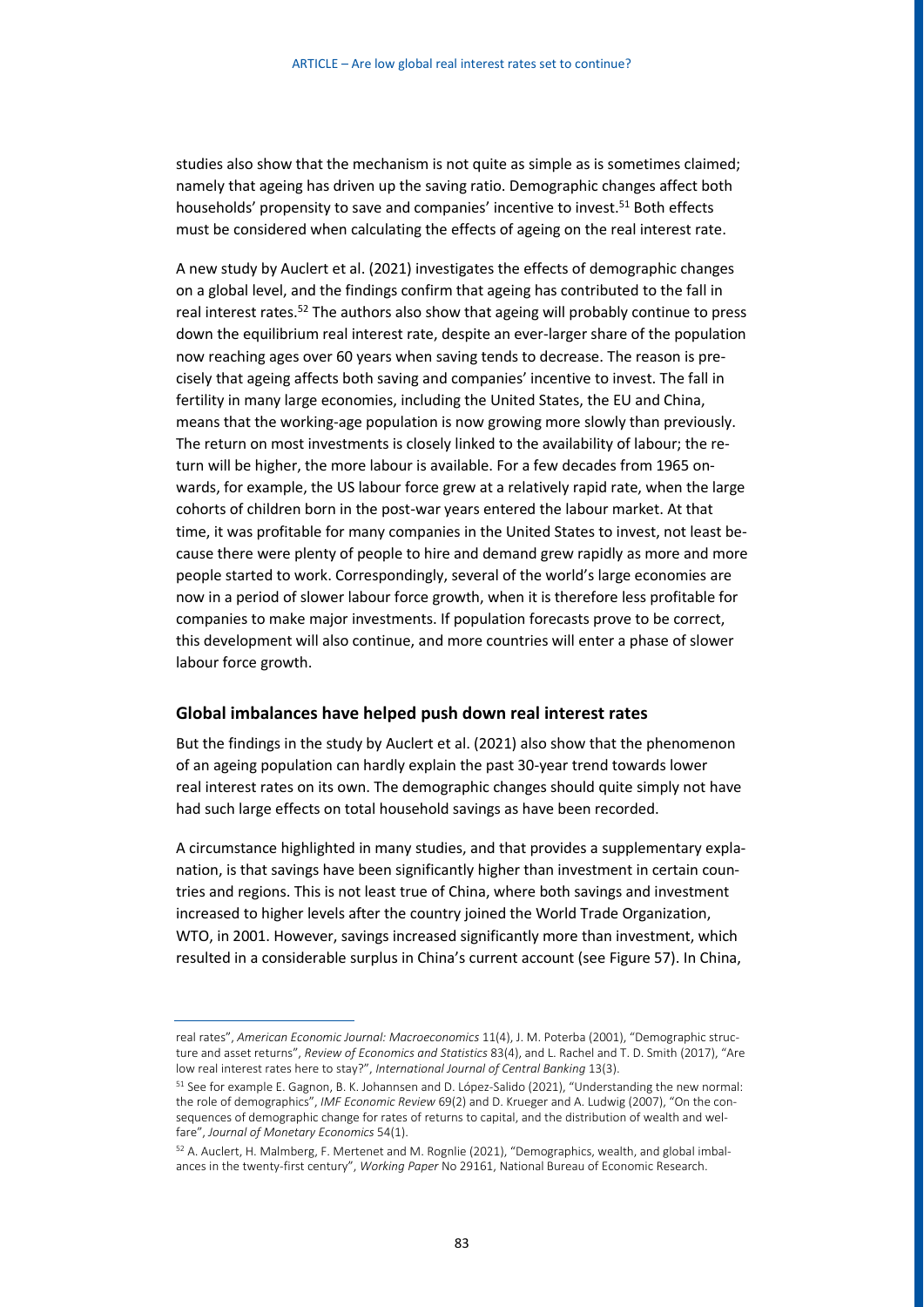savings have been high both in the public sector and among households. Several circumstances have been highlighted to explain the unusually high household saving ratio, including falling effective replacement rates in the pension system, in combination with rapid demographic changes.<sup>53</sup> In recent years, however, China's current account surplus has decreased, and the same is true of several petroleum-exporting countries that were negatively affected by the major falls in the oil price in 2014.



**Figure 57. Current accounts in various countries and groups of countries** Share of total global GDP, per cent

Note. Current account as a share of total global GDP, expressed in USD at current prices. The classification of countries into the categories Developed, Emerging and Developing economies follows the convention in the IMF World Economic Outlook.

Sources: The IMF and the Riksbank.

During the same period, however, the euro area's current account has strengthened considerably, and the currency area is now a significant net exporter of capital (see Figure 57). This development has partly to do with the European debt crisis in 2011– 2012, which resulted in falling investment and rising savings in several southern European countries that had previously had large deficits. Put simply, these countries borrowed large amounts from other countries in the currency areas, mainly Germany, prior to the debt crisis. In conjunction with the debt crisis, deficits shrank dramatically in southern Europe, and several countries started to show a surplus. At the same time, Germany has continued to have total savings that have far exceeded the countries comparatively low investment ratio.<sup>54</sup>

<sup>&</sup>lt;sup>53</sup> See N. Coeurdacier, S. Guibaud and K. Jin (2015), "Credit constraints and growth in a global economy", *American Economic Review* 105(9) and D. T. Yang (2012), "Aggregate savings and external imbalances in China", *Journal of Economic Perspectives* 26(4).

<sup>54</sup> For a discussion of the causes of Germany's large surplus, see the blog entry by B. Bernanke, April 2015. "[Why are interest rates so low, part 3:](https://www.brookings.edu/blog/ben-bernanke/2015/04/01/why-are-interest-rates-so-low-part-3-the-global-savings-glut/) [The global savings glut](https://www.brookings.edu/blog/ben-bernanke/2015/04/01/why-are-interest-rates-so-low-part-3-the-global-savings-glut/)".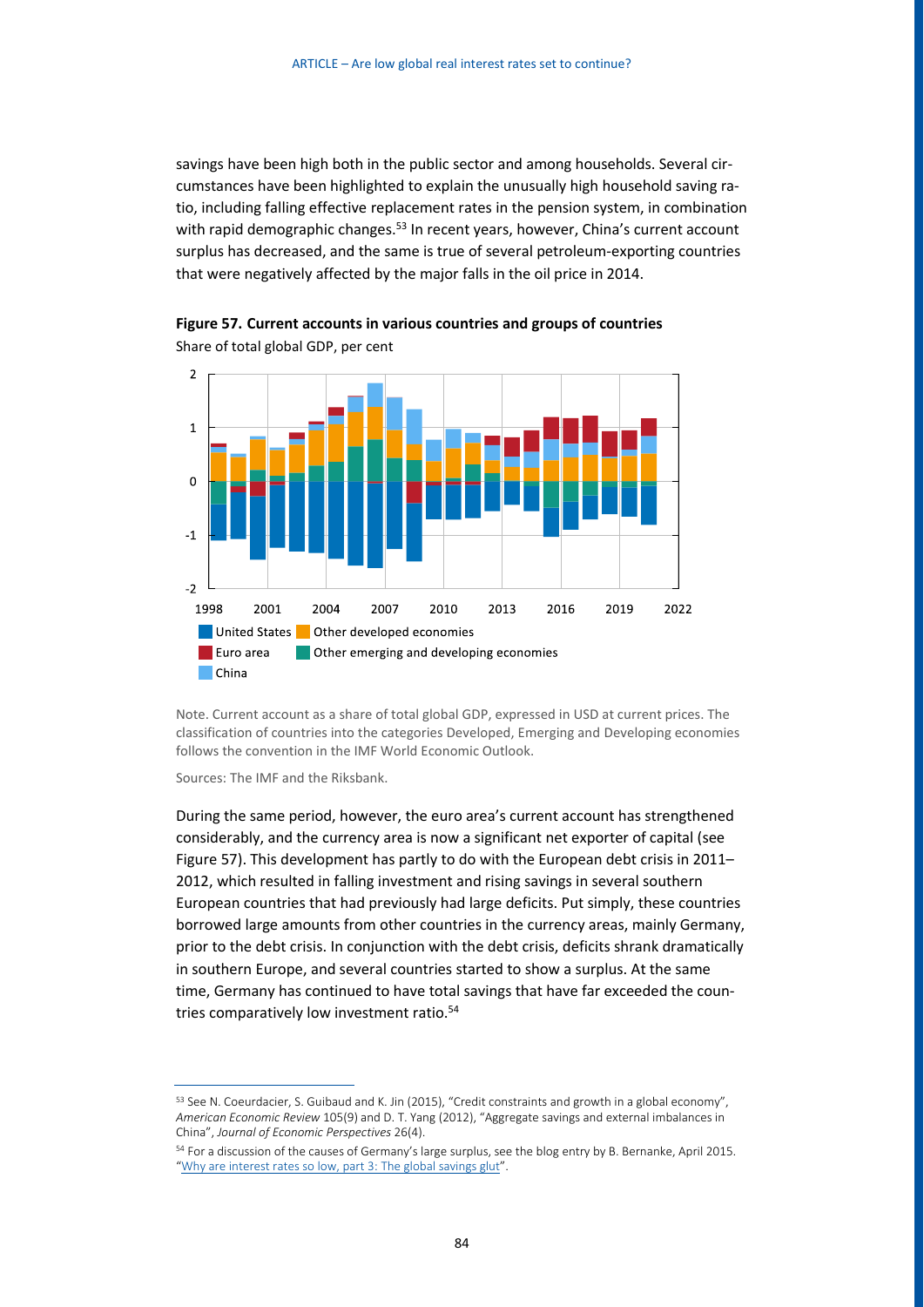It can be worth pointing out that the high savings in Asia and Germany has probably helped keep savings down in the United States and in several other advanced economies. There is much to indicate that lower real interest rates, in combination with greater access to credit, partly explain why many households in the United States have reduced their savings, and why indebtedness has instead increased.<sup>55</sup>

## **Future trend developments affects Sweden**

In summary, population ageing and global imbalances have helped to press down real interest rates over the past 30 years. One explanation for the global imbalances is special circumstances in certain countries and regions, not least China and the euro area, that have created large saving surpluses in these regions in particular. How changes in income distribution in various countries have affected developments is more unclear.

The continuing ageing of the global population is one reason to believe that the trend towards lower real interest rates will persist. Another reason is historical data on real required rates of return indicating that most trends persist for quite a long time and do not reverse quickly.

But there is considerable uncertainty, not least regarding developments in China. As the Chinese economy is large and fast-growing, and savings are high to start with, future political decisions may be of major significance. This is true of, for example, the design of social insurance systems. The global equilibrium is also affected by political decisions in other countries and continents. This applies to both the design of fiscal policy in the broad sense and the level of public savings.

Another source of uncertainty is climate change, which can affect real interest rates via several different channels. If no effective climate policy is put in place, the risk of negative economic effects from global warming will increase. Such a development should put further downward pressure on real interest rates.<sup>56</sup> But the transition to more climate-neutral production is also expected to lead to extensive investment in many countries, something that will affect real interest rates in the opposite direction.

A small, open economy such as Sweden only has a marginal effect on the global trend under discussion here. Conversely, the same trend is of major economic significance for Swedish households and companies, and for the design of economic policy. If the real interest rate remains low, more investment projects, for example, should be considered profitable, compared with if the real interest rate begins to rise again.

Monetary policy decisions are also affected by the global supply of savings and investment. The equilibrium real interest rate on safe, short-term loans is of crucial significance for the normal level of policy rates, both abroad and in Sweden. If the equilibrium interest rate remains low or falls further, it means that, given the current levels of the inflation target, policy rates will remain comparatively low also in the medium

<sup>55</sup> Compare with the findings in Coeurdacier et al. (2015), see reference in footnote 53.

<sup>&</sup>lt;sup>56</sup> See E. Bylund and M. Jonsson (2020), "How does climate change affect the long-term real interest rate?", *Economic Commentaries* No. 11, Sveriges Riksbank.